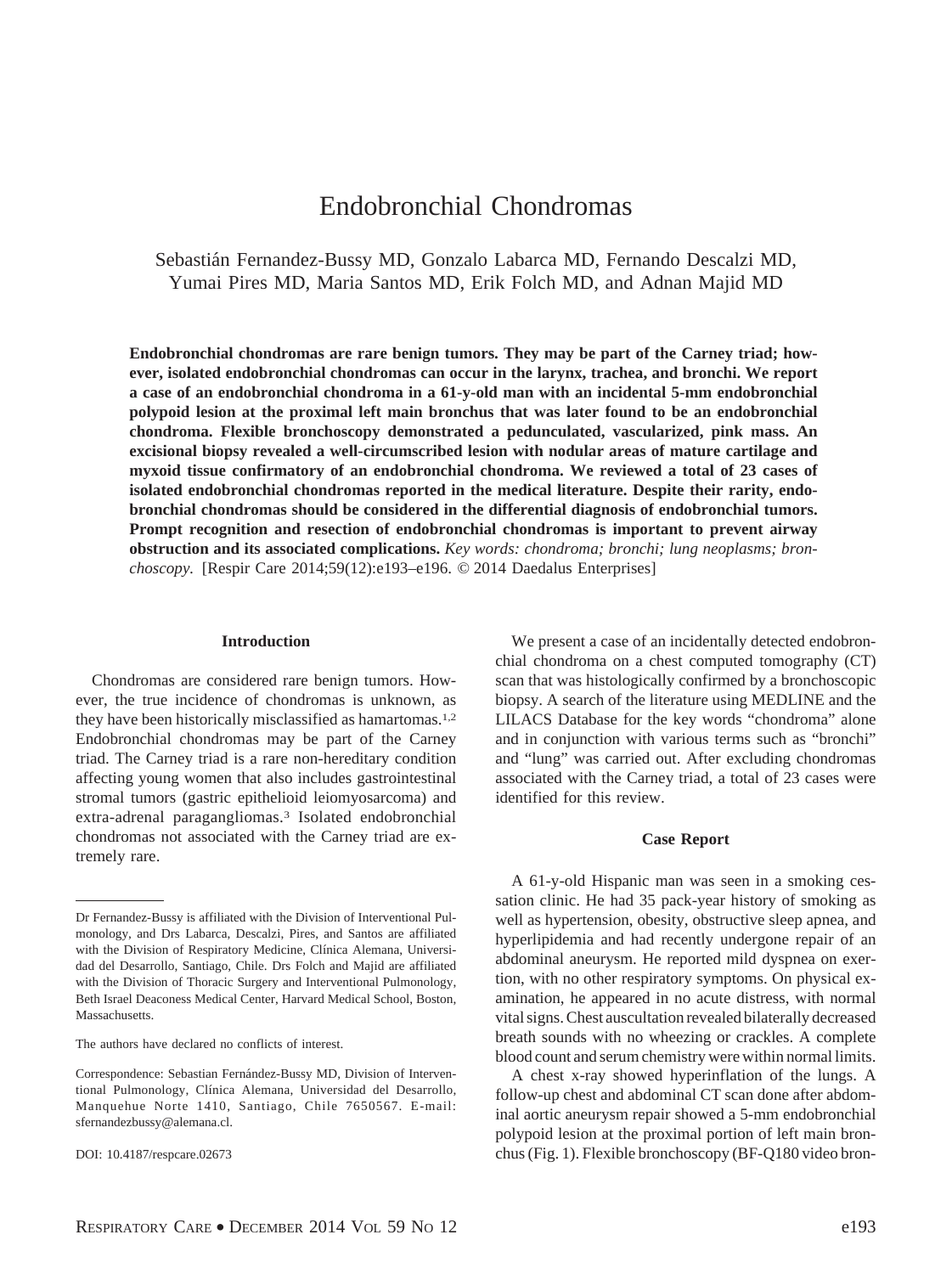

Fig. 1. Chest computed tomogram demonstrates an endobronchial lesion in the proximal left main bronchus.



Fig. 3. Myxoid and hyaline cartilage components with low cellularity and bland nuclei.



Fig. 2. Bronchoscopic image demonstrating a polypoid, vascularized, pink tumor growing on the medial wall of the left main bronchus.

choscope, Olympus, Miami, Florida) confirmed a pedunculated, vascularized, pink mass at the medial aspect of the proximal left main bronchus. Subsequently, an excisional biopsy of the lesion was performed using an electrocautery snare for removal of the lesion. Thereafter, the patient had an uneventful recovery (Fig. 2).

Histological samples revealed a well-circumscribed lesion consisting of nodular areas of mature cartilage and myxoid tissue, without evidence of epithelial lined clefts. At higher magnification, the myxoid and hyaline cartilage demonstrated low cellularity and bland nuclei (Fig. 3).

Given the association of endobronchial chondromas with gastrointestinal tumors and extra-adrenal paragangliomas, an upper gastrointestinal endoscopy and abdominal CT were performed and found to be normal, thereby excluding the Carney triad. After 24 months of follow-up, a chest CT showed no evidence of recurrence.

# **Discussion**

Benign tumors of the tracheobronchial tree are rare. Gaissert et al<sup>2</sup> reported that benign tumors constitute 0.2% of all lung tumors in adults in the United States. Histologically, the most frequent benign tumors are papillomas and hamartomas; chondromas are uncommon.<sup>2</sup>

Chondromas are made entirely of benign mature hyaline cartilage and characteristically lack internal clefts lined by alveolar epithelium. The related mesenchymal tumors and hamartomas may have adipose tissue, muscle, or bone. Chondromas grow in bones and more frequently in the axial skeleton, synovial sheaths of tendons, or soft tissue adjacent to tendons in hands and feet. Endobronchial chondromas can appear in the larynx, trachea, or major bronchi,2 although they are more frequently observed in the trachea than in the bronchi.3-26

The differential diagnosis for the radiologic image of a chondroma includes hamartomas, tracheal amyloidosis, mucus plugs, and lung cancer. A hamartoma can be distinguished by the presence of bone and fat tissue on a chest CT. However, histologic confirmation is frequently advised in other conditions. A well differentiated chondrosarcoma can sometimes mimic a chondroma.<sup>2,4,5</sup> The presence of tissue invasion, metastatic lesions, or mitosis should be further investigated, given the risk of chondrosarcoma or other metastasis.

Treatment consists of complete excision through bronchoscopy or surgery. Given the small number of cases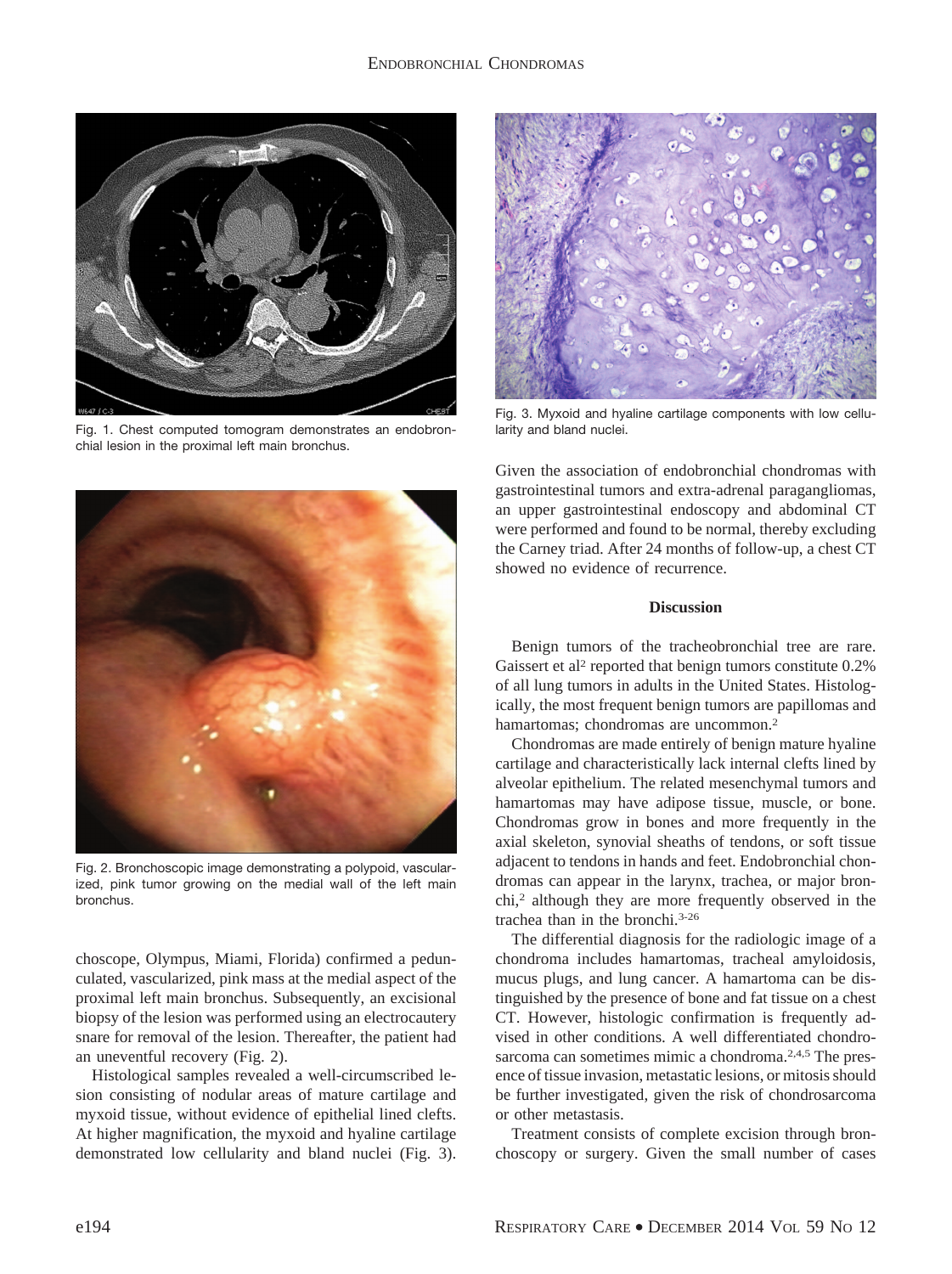|                       | Values             |
|-----------------------|--------------------|
| Age, mean $\pm$ SD    | $46.29 \pm 7.83$   |
| Male/female, $n$ (%)  | $15/9$ (62.5/37.5) |
| Symptom, $n$ $(\%)$   |                    |
| Bronchial obstruction | 8 (33)             |
| Recurrent pneumonia   | 23(12.5)           |
| Chest pain            | 2(8.3)             |
| No symptoms           | 2(8.3)             |
| No data               | 9(37.5)            |
| Location, $n$ $(\%)$  |                    |
| Central bronchi       | 5(20.8)            |
| Left bronchi          | 7(29.1)            |
| Right bronchi         | 11(45.8)           |
| No data               | 1(4)               |
| Treatment, $n$ $(\%)$ |                    |
| Lobectomy             | 17(70.8)           |
| Endoscopic resection  | 7(29.2)            |
| Outcome, $n$ $(\%)$   |                    |
| Recurrence            | 1(4.1)             |
| Death                 | 0(0)               |

Table 1. Summary of the Published Cases of Isolated Endobronchial Chondromas

reported, there is no consensus regarding the best approach.4-26

Review of the medical literature through MEDLINE and the LILACS Database identified a total of 23 cases of endobronchial chondromas. The male/female ratio was  $\sim$ 3:2, with an average age of 46.3  $\pm$  17.83 y. These findings differ from those for chondromas found as part of the Carney triad, where female predominance is observed. Notably, only 2 cases were asymptomatic. In 11 cases (45.8%), cough and dyspnea were associated with bronchial hyperreactivity or asthma, and 2 presented with isolated chest pain. No significant association between comorbidities and bronchial chondromas were found, and only 5 subjects were active smokers. A summary of the published cases with demographics, clinical presentation, diagnosis, treatment, and outcomes is provided in Table 1.1-26

In most cases, chest x-ray revealed lobar consolidation or atelectasis. Among those who had a chest CT, the main finding was an endobronchial lesion measuring  $\leq$  3 cm, generally occluding a bronchus. Eleven cases (45.8%) involved the right bronchus. The most common bronchoscopic findings were pedunculated, vascularized, pink tumors. Histologic analysis of the biopsies showed characteristic chondromatous tissue, although there were exceptions that presented with myxoid stroma mixed with chondromatous tissue.

The reported treatments varied widely and included resection of the tumor through different techniques (bronchoscopy, video-assisted thoracoscopic surgery, or thoracotomy). In 7 cases, treatment consisted of endoscopic resection, and surgical treatment was reported in 17 cases, mostly between 1945 and 1980. None of the individuals died or had serious complications.

The most common reported clinical outcomes were symptom relief and radiographic resolution. The follow-up data were frequently insufficient, but 22 of the 23 cases (95.6%) that were reported showed no recurrence of the tumor. Only one case presented 2 episodes of recurrence.

In conclusion, isolated endobronchial chondromas not associated with the Carney triad are extremely rare. Bronchoscopy is a safe and useful tool to diagnose and treat chondromas. Resection of endobronchial lesions is important to prevent progression of respiratory symptoms. Further studies with detailed descriptions of treatments and long-term outcomes are needed to guide therapeutic recommendations.

#### **REFERENCES**

- 1. Brewster DC, MacMillan IK, Edwards FR. Chondromas of the trachea: report of a case and review of the literature. Ann Thorac Surg 1975;19(5):576-584.
- 2. Gaissert HA, Mark EJ. Tracheobronchial gland tumors. Cancer Control 2006;13(4):286-294.
- 3. Carney JA. The triad of gastric epithelioid leiomyosarcoma, functioning extra-adrenal paraganglioma, and pulmonary chondroma. Cancer 1979;43(1):374-382.
- 4. Papagiannis A, Tsakiridis K, Arikas S, Tzamtzis E, Kyrmanidou E, Zaramboukas T. Endobronchial chondroma: a rare benign bronchial neoplasm. Pneumon 2010;23(2):172-175.
- 5. Anrijs S, Weynand B, Pirson F, Rodenstein D, Pieters T. Chondroma: an uncommon case of bronchial tumor. J Bronchology Interv Pulmonol 2009;16(4):270-273.
- 6. Davidson M. A case of primary chondroma of the bronchus. Br J Surg 1941;28(112):571-574.
- 7. Kaufman J. Endobronchial chondroma: clinical and physiologic improvement following excision. Am Rev Respir Dis 1969;100(5):711- 716.
- 8. Bateson EM. Relationship between intrapulmonary and endobronchial cartilage-containing tumors (so-called hamartomata). Thorax 1965;20(5):447-461.
- 9. Doyle-Kelly W. Solitary chondroma of the right main bronchus. J Laryngol Otol 1960;74:780-783.
- 10. Foxwell PB. Solitary chondroma of the trachea. J Laryngol Otol 1955;69(6):419-423.
- 11. Renault P, Galey JJ, Dubois de Montreynaud JM, Kochman S, Roussia F, Bureau G. Tracheal chondroma. J Fr Med Chir Thorac 1971; 25(5):481-486.
- 12. Walsh TJ, Healy TM. Chondroma of the bronchus. Thorax 1969; 24(3):327-329.
- 13. Kallqvist I, Carlens E. Endobronchial chondroma as a trigger mechanism in asthma. Report of a case with endobronchial extirpation of chondroma. Dis Chest 1962;41:46-48.
- 14. Kennedy WP, Milne RM. Endobronchial chondroma presenting as asthma. Br J Dis Chest 1969;63(4):227-230.
- 15. Halttunen P, Meurala H, Standerstkjöld-Nordenstam CG. Surgical treatment of benign endobronchial tumours. Thorax 1982;37(9):688- 692.
- 16. Lundgren R, Winblad B. Resection of bronchial chondroma through the flexible fiberoptic bronchoscope. Endoscopy 1980;12(2):81-82.
- 17. D'Cruz IA, Chiemmongkoltip P. Echocardiographic diagnosis of an unusual anterior mediastinal mass. Clin Cardiol 1982;5(8):464-467.